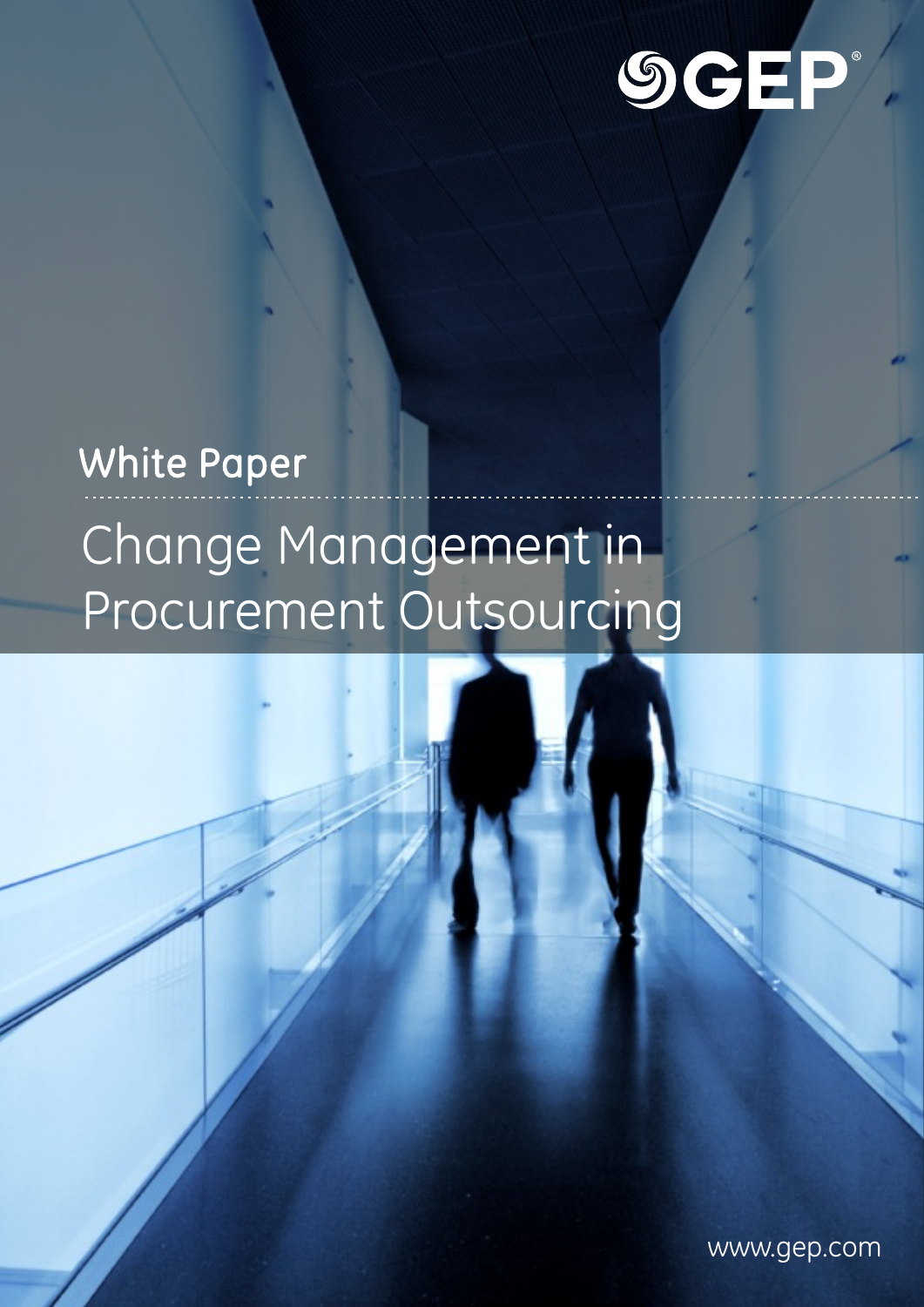Change Management in Procurement Outsourcing

3

12

GMT

# **SGEP**

 $\overline{11}$ 

 $CE^r$ 

 $70$ 

 $\overline{q}$ 

### Executive Summary

Several thought leaders and industry practitioners have written about, and discussed at length, the significance of instituting a change management process that requires implementing outsourcing solutions. The purpose of this white paper is to showcase the [change management](http://www.gep.com/consulting/procurement-transformation/org-design-implementation)  process, challenges and solution approach in a procurement outsourcing scenario.

10

 $AU-E$ 

 $\overline{Q}$ 

The GEP experience reveals a clear disparity between individual and organizational goals, while implementing procurement outsourcing solutions. Benefits can be accrued only from a holistic change management solution, which strikes a balance between the two goals. Business cases rely on changes and, more often than not, they tend to underestimate the true potential of change management. This is significant for the organization, as well as the individual, and if not addressed proactively, it may lead to disruptions, resistance and, possibly, to project failure.

The procurement function creates value through improvement in effectiveness and efficiency. The key levers influencing value creation are spend under management, percentage of savings over the spend addressed, the alignment of procurement functions with business functions, robustness of risk management initiatives, procurement's operating costs, etc.

Procurement outsourcing positively impacts each of these value levers and brings realizable benefits to the organization. The changes involved in adding a procurement outsourcing partner can be multifarious and need to be handled with a meticulous change management initiative. The most frequent change agents include partnering seamlessly with the outsourcing team, processing realignment, adopting technology, signing up for stretched targets, and transforming existing processes.

To tackle these change agents, we propose a six-step framework that is integral to an effective change management program.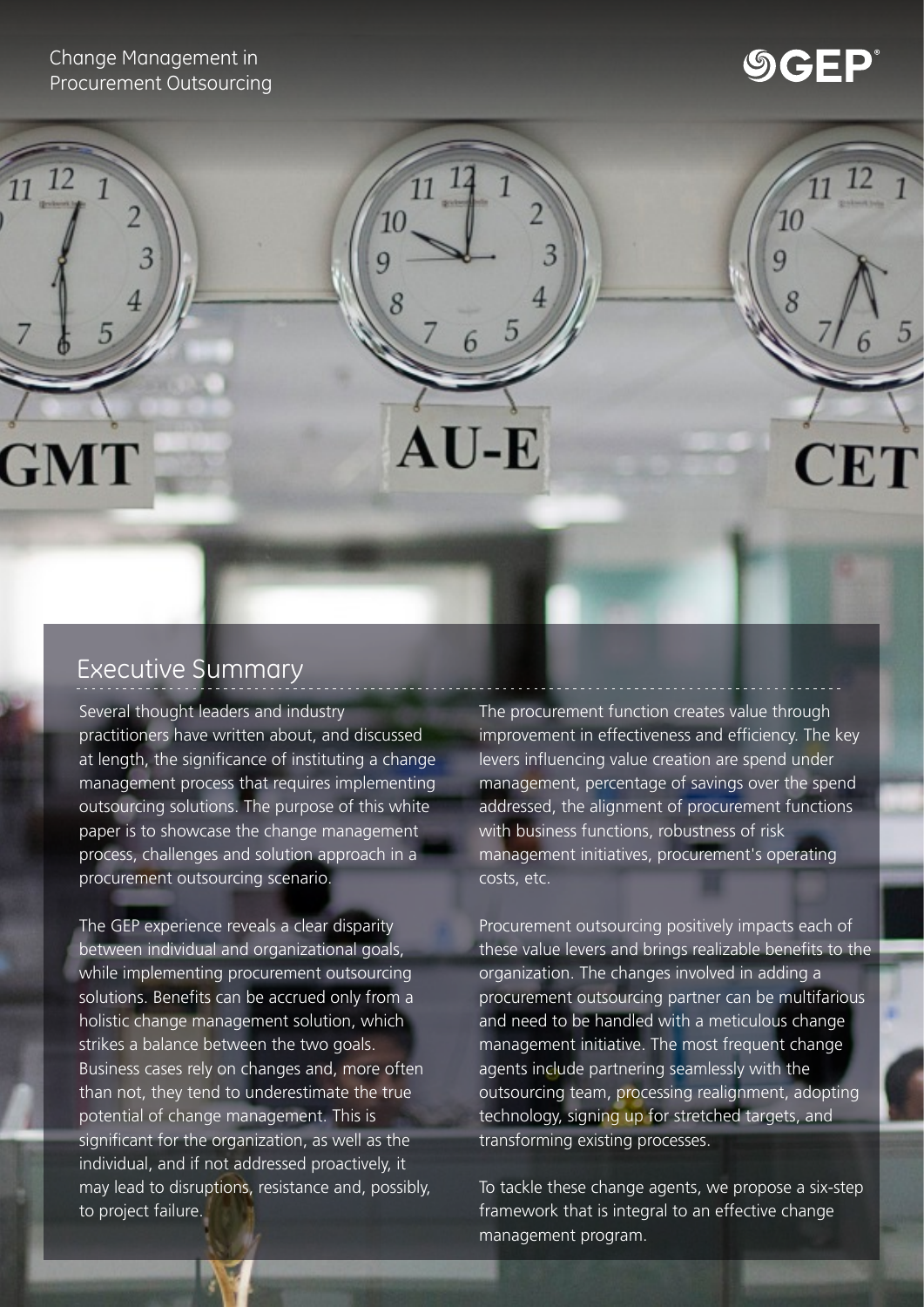#### **Figure 1:** Change Management Process



# I. Why Change Management?

Procurement as a function is playing a more influential and strategic role within enterprises while creating a strong impact on the business function's strategies. This transformation has been brought upon by an adverse business environment, operational and supply chain maturity, increased focus on return on investment and developing sustainable business practices. Procurement leaders today have a much wider influence and reach.

Procurement outsourcing has helped in the metamorphosis of the procurement function by creating greater value compared to the traditional practice. Outsourcing brings flexibility and uses a shared resource pool to meet procurement needs of business functions across multiple locations and divisions. Setting up onsite teams of category experts in procurement functions and off-shoring the tactical procurement activities to lowcost countries have been a sought-after way to gain greater effectiveness and efficiencies.

Procurement leaders have realized the necessity to innovate, and the corresponding benefits that procurement outsourcing can bring forth.

However, the process of outsourcing is associated with several changes to the existing procurement practice and companies expect greater results from each member of procurement. Typically buyers can deliver anywhere from 1 per cent to 4 per cent additional savings as a result of spend analysis, market intelligence, supplier performance management, contract management and other sourcing support related services.

During this change process, when organizational and individual goals don't match, the outsourcing model fails completely. In several cases, we have experienced that the change management programs are heavily process driven and fail to address the emotional side of change. Change management in procurement outsourcing needs to address the "people side" - managing expectations, obtaining participation and involvement from them, and guiding them in making changes to their habits. Hence, there is a growing need for a robust model to manage the change and help realize benefits from the procurement outsourcing initiative.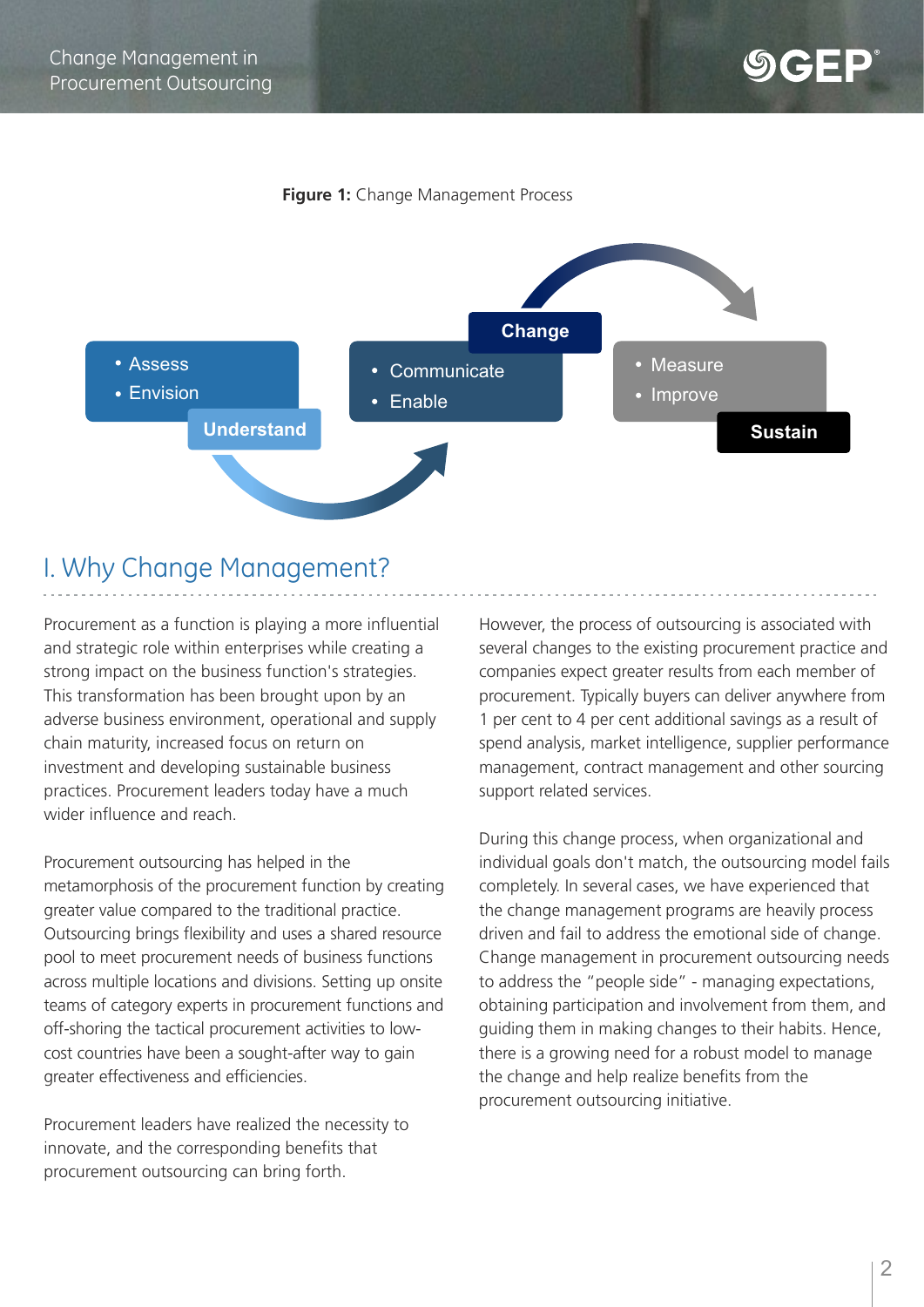# II. Change Management Process

A clear understanding of key value levers is essential to fully appreciate the need for the change management process in procurement outsourcing. The change management levers connect varying degrees to realize

the benefit potential. At a high level, a successful procurement outsourcing model improves effectiveness and efficiency of the procurement function. We have identified six key value levers that are vital for a successful procurement outsourcing model.



#### **Figure 2:** Change Management Program

# III. Value Levers of Procurement Outsourcing

**Table 1:** Value Creation Through Procurement Outsourcing

| <b>Value Creation</b>   |                        |  |  |  |  |
|-------------------------|------------------------|--|--|--|--|
| <b>Effectiveness</b>    | <b>Efficiency</b>      |  |  |  |  |
| Savings Percentile      | Spend Managed          |  |  |  |  |
| Alignment with Business | <b>Operating Costs</b> |  |  |  |  |
| Risk Management         | Time to Value          |  |  |  |  |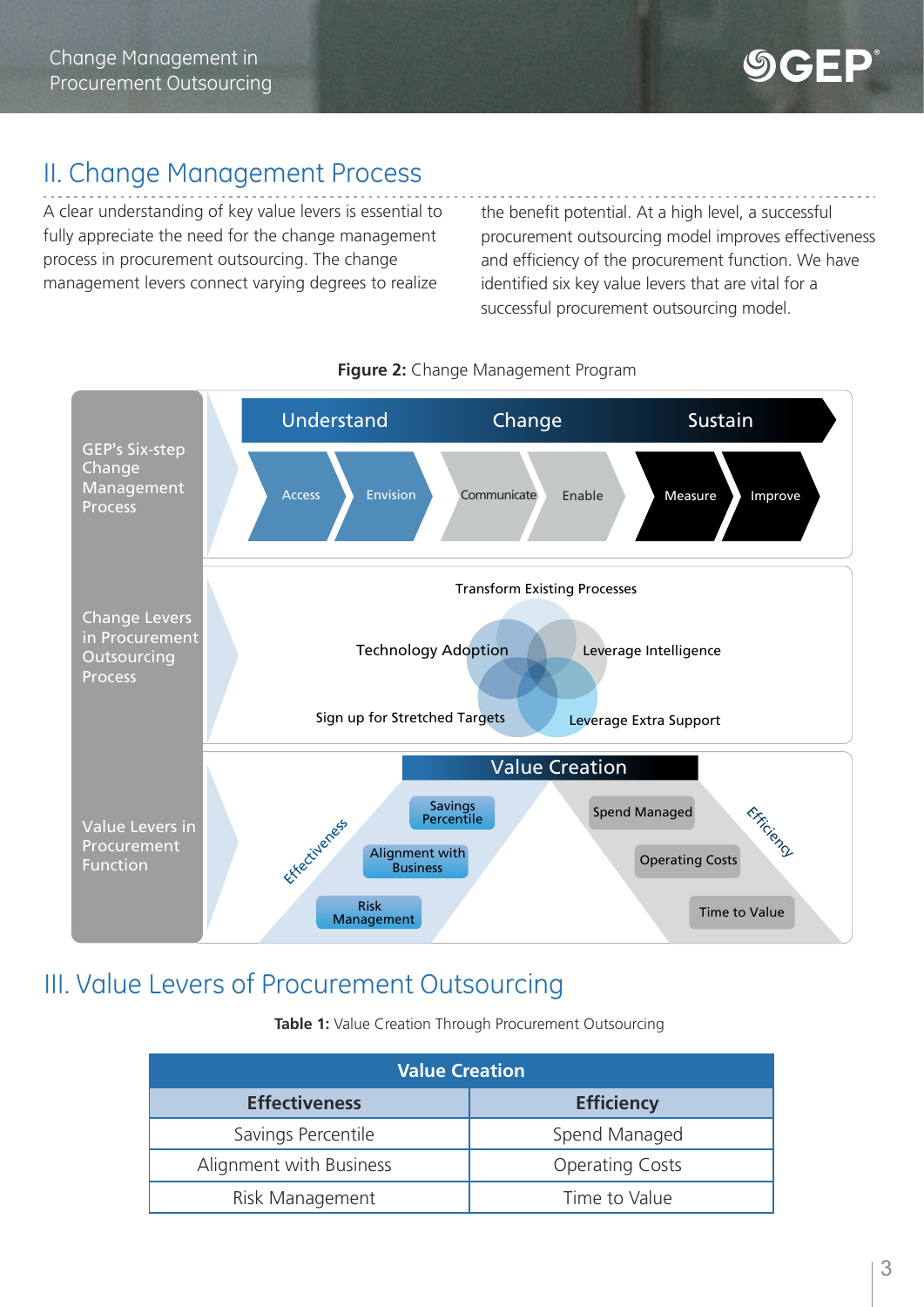# $\mathbf{9}$ GEP

Procurement teams constantly strive for higher savings. With procurement outsourcing, special functional teams help achieve this goal by bringing necessary skillsets, best-in-class sourcing tools and industry best practices and benchmarking.

Procurement needs to be closely aligned with the business functions for planning and execution. Outsourcing frees strategic resources, enabling them to focus on strategic issues, explore potential opportunities, secure buy-ins and participate in new initiatives.

Risk management in procurement is a key focus area, where procurement proactively identifies and works toward various risks (supply, market and forex) and compliance. With access to market intelligence and support, procurement can have better insights into various risk parameters.

Due to availability of additional time from outsourcing activity, procurement can improve its selling skills to get greater spend coverage. The team now has access to category-specific intelligence as well as skilled resources to identify the best-fit strategies for a variety [of spend groups. These resources also help in tail](http://www.gep.com/outsourcing/category-management/tail-spend-management)spend management by identifying categories with potential savings opportunities. Implementation of

# IV. Change Levers

From our experience, we have seen that in most of such initiatives the changes required are:

- Adopting Technology
- Leveraging Intelligence
- Leveraging Extra Support
- Signing up for Stretched Targets
- Transforming Existing Processes

Table 1 shows the impact of each of these change drivers on the value levers discussed in Section III. Let us understand how these changes impact the value levers.

rigorous processes, such as contract management and addressing spend through catalogs, reduces maverick spend and helps facilitate monitoring of spend.

Procurement outsourcing brings flexibility and a shared resource pool that can service multiple divisions across several geographic locations. Outsourcing leverages [technology](http://www.smartbygep.com) to automate processes, improve productivity and increase responsiveness. A blended onshore and offshore team further reduces operating cost and improves ROI.

Procurement has come to the forefront, primarily because it has increased the time to value. Procurement outsourcing specifically helps in this process because it has a better understanding of the various risks in the process. Outsourcing also helps in standardizing SLAs, thus, adding a defined time perspective to the whole [procurement process.](http://www.gep.com/consulting/procurement-transformation/procurement-process-design) Finally, distributed project management and workflow management help teams acquire necessary skills and reduce the overall time to value cycle.

Having understood the various levers for value creation from a procurement outsourcing perspective, it is necessary to understand the changes required to make the change happen and unlock potential value.

#### 1. Adopting Technology

Technology is at the forefront in a procurement outsourcing model. At one extreme is the increased utilization of ERP and on the other extreme are custom solutions such as catalogs, e-sourcing modules (eRFx, e-spend, e-contracts, e-auctions, etc.) Technology solutions automate processes, thus, reducing procurement lead-times and generate vast amount of data necessary for running analytics and supporting advance decision support systems.

Custom solutions like catalogs ensure contract compliance, supplier scorecard measurement and tracking supplier risks, while RFx and contract templates deliver great efficiencies.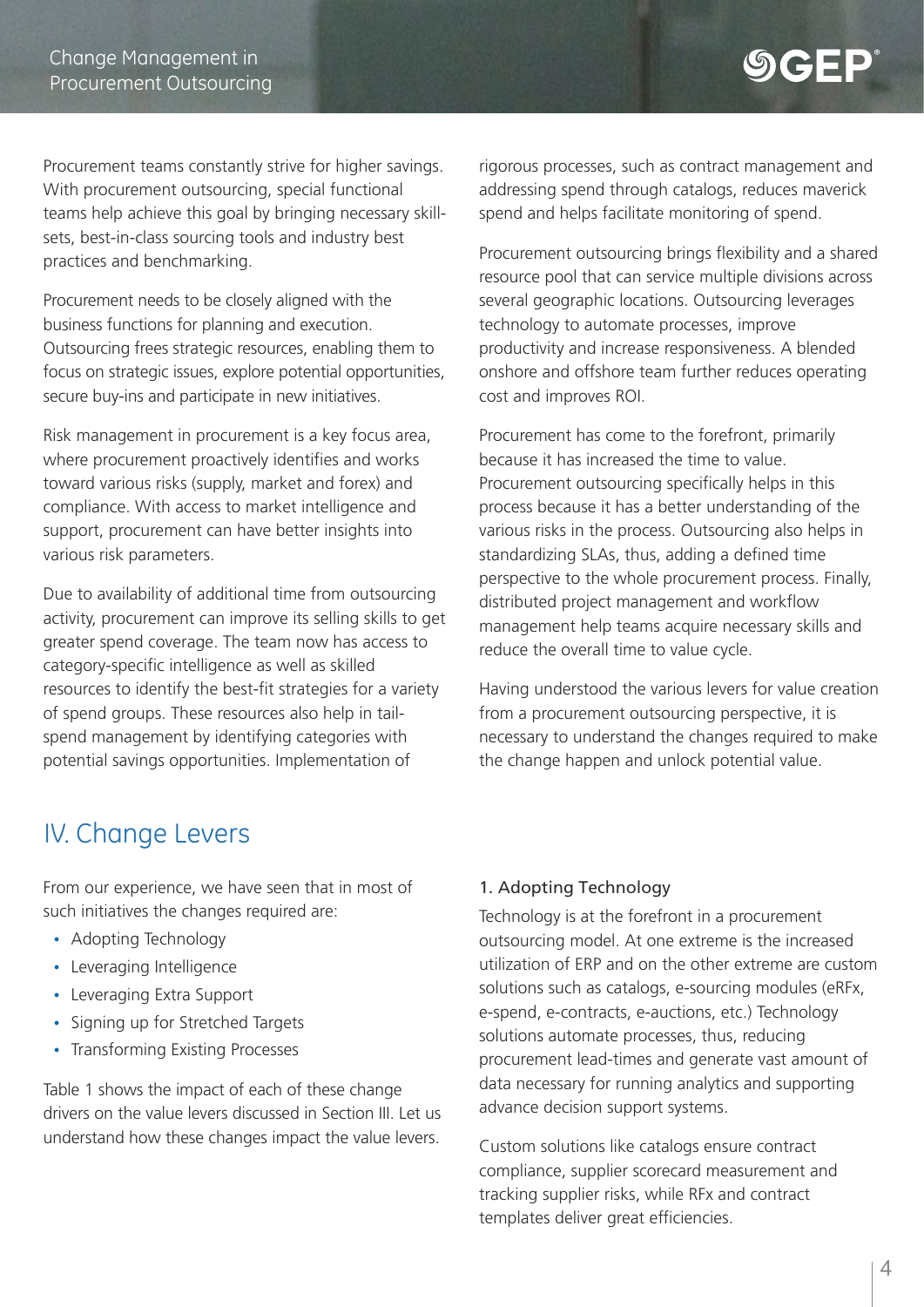$\bigcirc$   $\bigcirc$  - P

| Value Levers $\rightarrow$<br>Changes required $\downarrow$ | <b>Savings</b><br><b>Percentile</b> | <b>Alignment</b><br>with<br><b>Business</b> | <b>Risk</b><br><b>Management</b> | Spend<br><b>Managed</b> | <b>Operating</b><br>Costs | Time to<br>Value |  |  |
|-------------------------------------------------------------|-------------------------------------|---------------------------------------------|----------------------------------|-------------------------|---------------------------|------------------|--|--|
| <b>Adopting technology</b>                                  |                                     |                                             | M                                | M                       | н                         | Н                |  |  |
| Leveraging intelligence                                     | н                                   | M                                           | н                                | M                       |                           |                  |  |  |
| Leveraging extra support                                    | L                                   | н                                           | M                                | н                       | н                         | M                |  |  |
| Sign up for stretched targets                               | н                                   |                                             |                                  | M                       |                           |                  |  |  |
| <b>Transform existing processes</b>                         | M                                   | M                                           | н                                | L                       | M                         | Н                |  |  |
| High<br><b>Medium</b><br>Low                                |                                     |                                             |                                  |                         |                           |                  |  |  |

**Table 2**: Impact of Changes Required in a Procurement Outsourcing Initiative on Value Levers

#### **2. Leveraging Intelligence**

Experts within the outsourcing team bring with them a repertoire of knowledge-based expertise, such as market intelligence reports, industry best practices, category-specific expertise, [sourcing strategies,](http://www.gep.com/procurement-strategy) and savings benchmarks. These reports are integral for developing category-specific procurement strategies and managing risks and self-assessment of a procurement program. They also help procurement in aligning itself with the business functions and proactively identifying other opportunities.

#### **3. Leveraging Extra Support**

The procurement outsourcing team takes the tactical activities out of the equation, leaving the in-house team to focus on high-impact areas. The extra support also comes in the form of a shared resource pool, which helps in streamlining procurement processes, thus significantly reducing operating cost.

#### **4. Signing up for Stretched Targets**

The procurement team can institute and actively monitor corporate social responsibility initiatives. Again, the procurement team can definitely achieve an additional 1 per cent to 4 per cent savings from the outsourcing process.

#### **5. Transforming Existing Processes**

With the help of the outsourcing team, the time required to turnaround a request shortens. The team becomes more proactive to the requests from business, substantially shortening the overall cycle to create value. All the risks associated with the procurement process get addressed by the new processes, as procurement can make much more informed decisions. This, in turn, helps in aligning procurement goals with those of the business.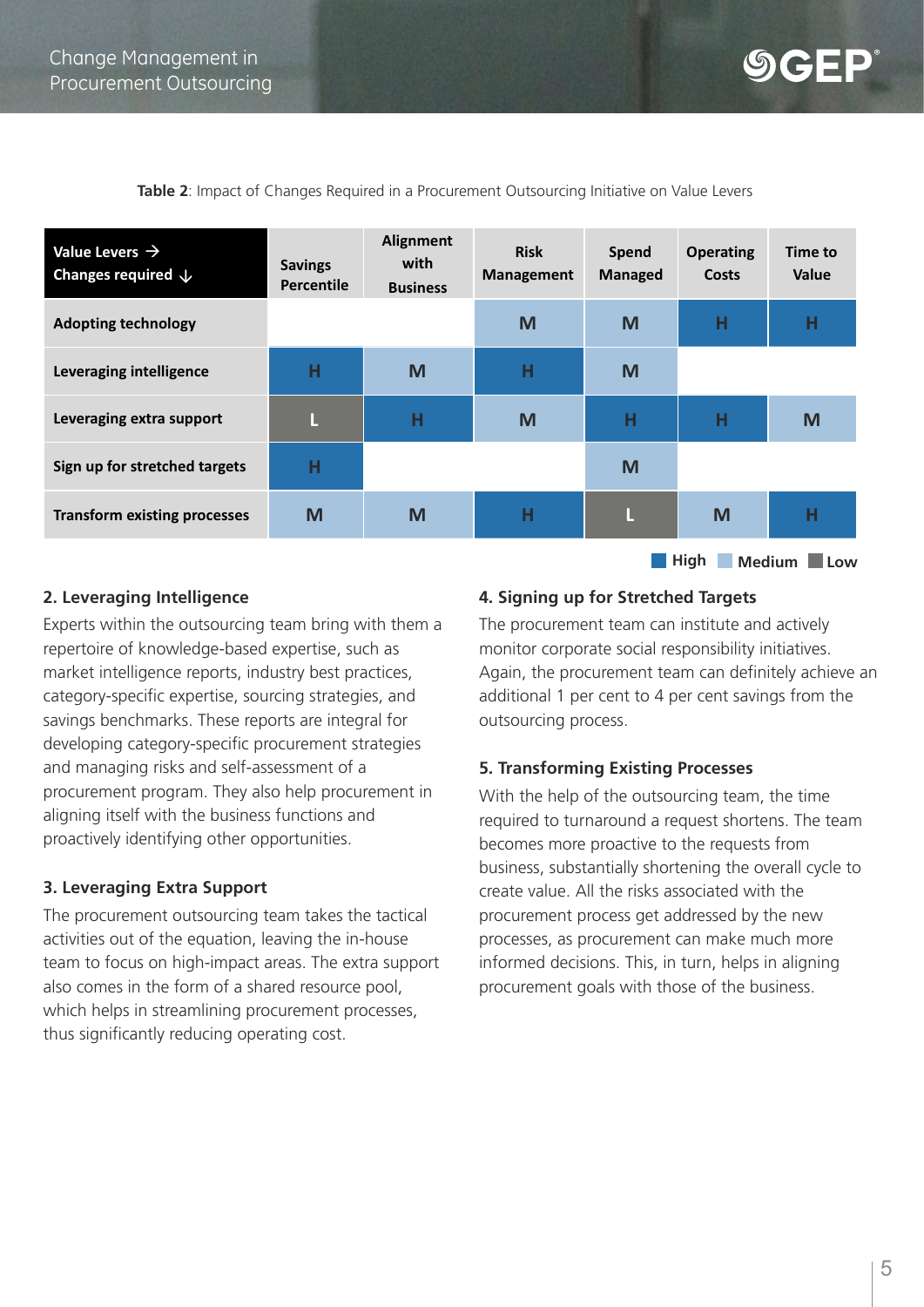# V. Change Process



To ensure the success of a change initiative, all the five change levers listed in Section IV should be adequately addressed. Based on our experience, we propose a unique six-step Change Management Model (Figure 3), which provides a holistic solution to manage the change. Let us look into the various stages of this model.

#### **1. Understand**

#### **Stage 1: Assess**

Figure 3 shows the steps in the change management process for procurement outsourcing. The change management initiative begins by understanding the current procurement practices within the organization. This is done with the help of cost and value benefits.

This stage requires a bottom-up approach, where a mutually exclusive set of all as-is processes needs to be prepared. This shows the gaps within the system that need to be assessed and defined. Then, a sense of buy-in and urgency needs to be inculcated in the organization, especially the top management team to fulfill the gaps.

#### **Stage 2: Envision**

To get the buy-in from all the team members, procurement leaders should set a goal that can motivate the entire team. People should be able to feel that they are a part of something that is bigger than them as individuals and, thus, inculcate a sense of urgency.

This vision should be holistic, encompassing cost savings and other value benefits, softer aspects such as supplier and customer relationship management and implementing sustainable procurement practices. This vision must be simple in delivering its message and should also identify the goals from its implementation.

After the program level goals are established, based on the assessment made, an implementation plan needs to be developed. This should include all possible subfunctions with realistic timelines assigned to each. Then the roadmap between the as-is processes in Stage 1 and to-be goals should be developed. Based on the risks, timelines, and the subsequent benefits, the priorities can be set and the milestones can be fine-tuned.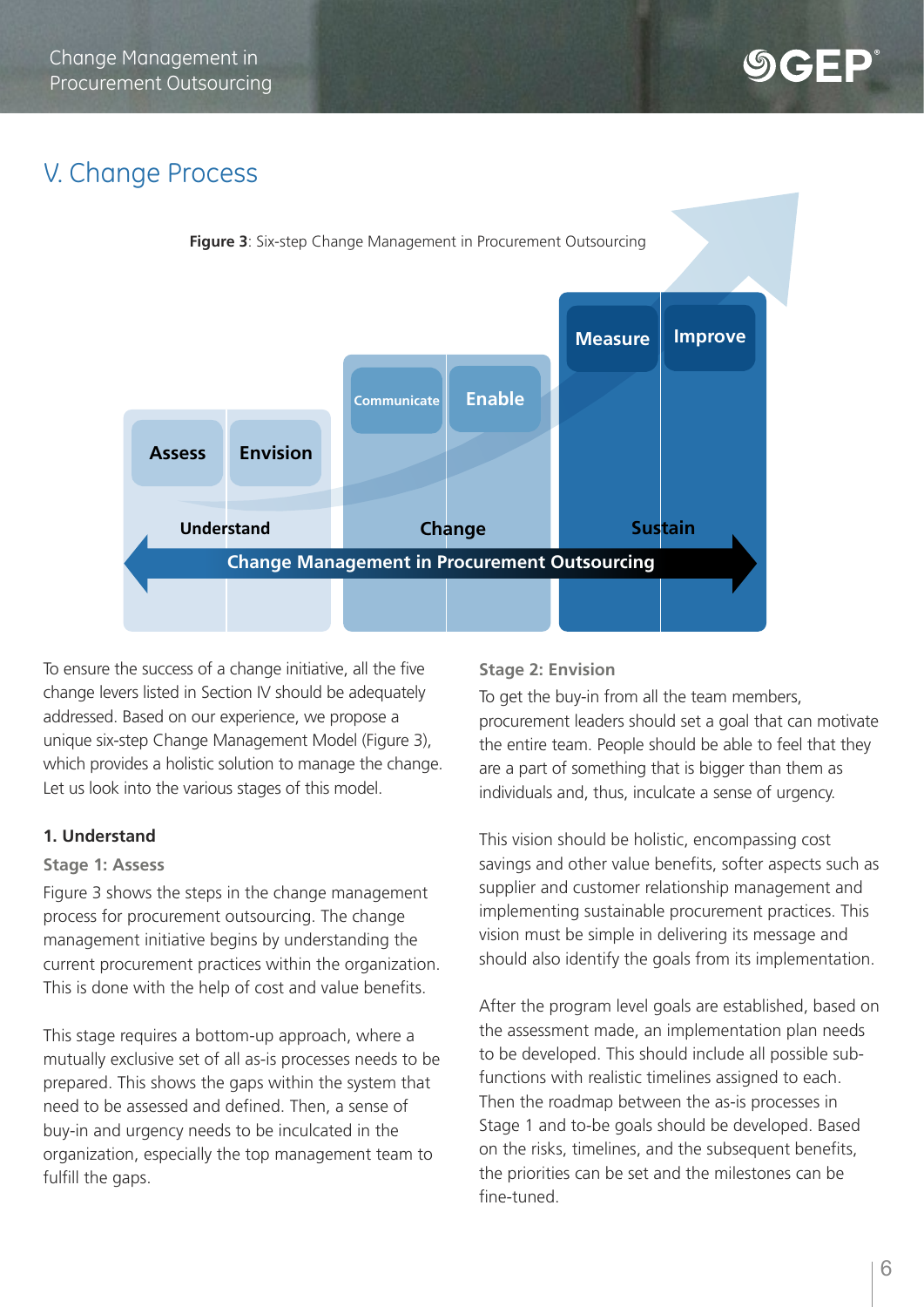#### **2. Change**

#### **Stage 3: Communicate**

The next step is the implementation. The implementation of the change is a top-down approach where the senior leadership in procurement gets the necessary buy-in from all the team members.

For implementation, a strong change management team should be created which can steer this change initiative safely through. The team members should not only have the formal power to remove any hindrances in the project, but also should have strong leadership, effective communication and project management skills. The team should be backed by a senior C-level executive. These people must be competent and credible with strong formal and informal powers.

Once the team is in place, the process of change communication should begin, which will be initially done by the leadership and then by the change management team. The communication must be plentiful because if the communication space is not filled with deliberate, optimistic and honest communication, then it will be filled by rumors, gossip and speculation from one set of employees. The communication must also be meaningful and situationrelevant. During the initial phase, the employees are only interested in communication that relates to their specific personal situation. In the case of sourcing support, the key benefit for the buyers is that they can now focus on more strategic activities, drive greater value and play a bigger role within the function. The change management team should train the managers in the department before sending out their communications to the team members so the alignment with organizational goals is maintained.

Conducting training sessions, demos, getting feedback from buyers on the sourcing initiatives and incorporating their feedback and focusing on creating a sustainable procurement outsourcing practice should be used in communication. Frequent communication between the procurement team and the outsourcing team should be ensured so that each team benefits from the other. This can be done using video conferences or getting the outsourcing team to travel

to the client location. This, in turn, should be used to set stretched targets as both the teams will be in constant touch.

**SGEP** 

#### **Stage 4: Enable**

The communication process sets the stage for implementation. The employees need to be enabled to make the changes. This can be done by removing the obstacles, changing structures and processes so they are aligned with the new vision and supporting the employees as much as possible. The change management team plays a large role here.

On the softer side of enabling, employees should be more involved with the process to minimize the impact of natural resistance. This can be done in areas such as design of work and work routines, processes, changes in performance measurement, transition management and communication. When involved, people feel a greater ownership of the change and hence feel more willing to embrace it. Employees should be continuously recognized and rewarded for making changes happen.

Depending upon the type and size of procurement outsourcing, it may take more than a year to implement change. During this period, it is common for employees and managers to lose sight of the purpose of the project and direction. This can be countered by setting short-term goals and celebrating multiple short-term wins. Early savings generation and key success stories related to specific categories or regions should be recognized and communicated to the larger procurement teams to generate momentum.

On the business side, the procurement team should use the additional intelligence, such as industry reports, supplier scorecards, top players within the industry, and best practices to set realistic targets. Pilot transformation programs should be used to begin. The success of the pilot programs will help get more buy-in from the teams and also help in correcting the process by reviewing the results.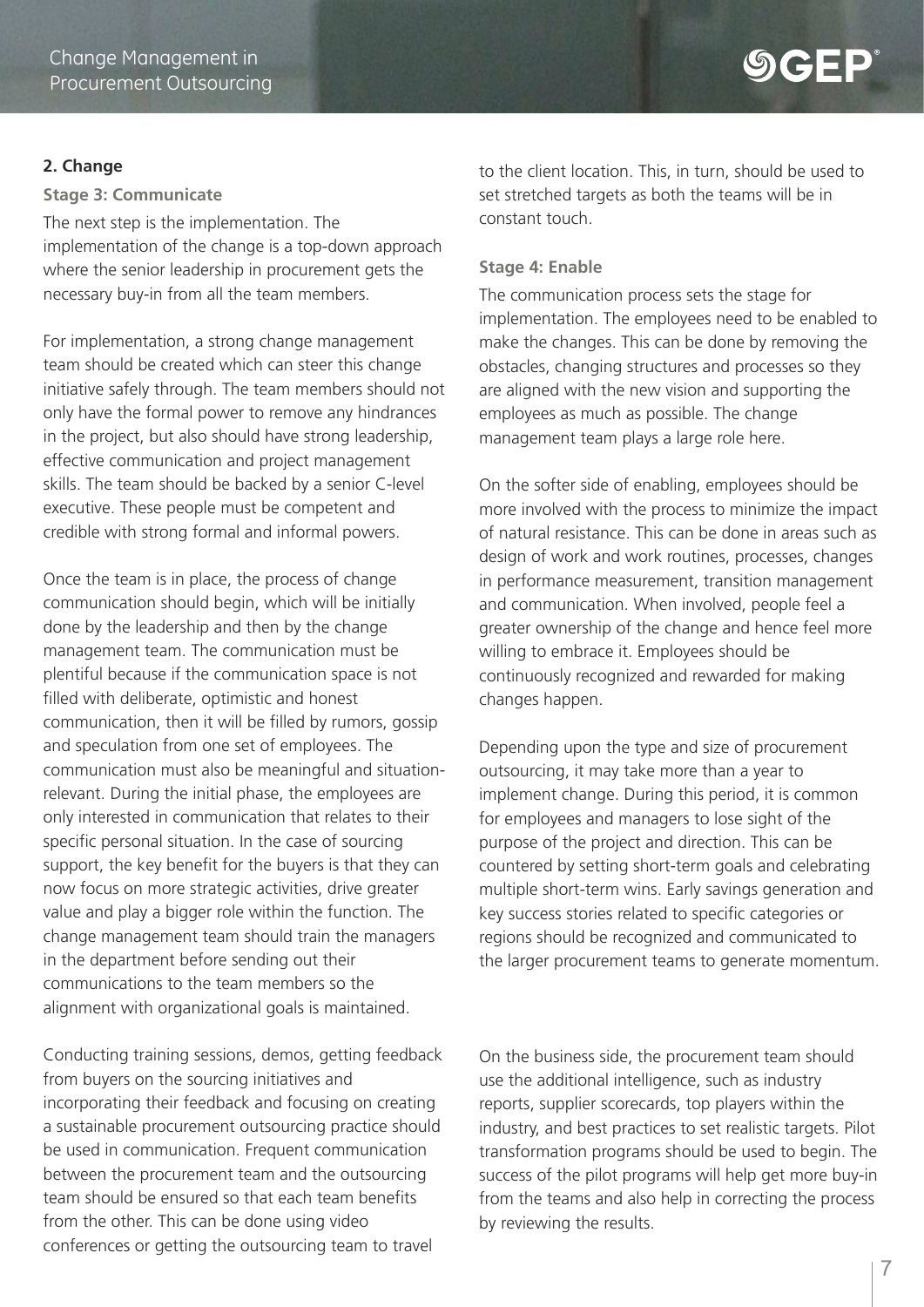#### **3. Sustain**

#### **Stage 5: Measure**

Various performance metrics can be laid down by the change management team. A few of them can be savings per FTE, percentage of maverick spend – purchases not from contracted suppliers or cataloged suppliers, usage of procurement tools, time per FTE, spend managed, number of strategic initiatives taken up, addressing concerns of business groups, or milestones reached. These will help in assessing the program's effectiveness and refining future goals.

Joint performance metrics should be defined for both the procurement team as well as the outsourcing team. A few of these metrics can be:

- Percentage of activity outsourced vs. additional spend addressed by the procurement team
- Market intelligence leveraged vs. additional savings attained
- Reduction in time to value vs. usage of technology

In addition to the value figures, there should also be metrics considering the motivation levels and employees' willingness to take up higher targets.

#### **Stage 6: Improve**

Making improvement a part of an organization's philosophy can be done in several ways:

- Spread pilot success stories within the organization. Irrespective of the size and impact of the accomplishment, these should be wellpublicized. The stories should be shared on the internal portals, during team meetings, conferences, etc. They should also be incorporated in the corporate training material as best practices by the company.
- Feedback process should be encouraged across business, outsourcing and procurement teams. The feedback should be constantly evaluated and the necessary changes should be a part of the continuous improvement program.

• The change management team should constantly focus on keeping the targets stretched by involving procurement managers in the process and making them more responsible for the results. This way, they will be constantly working towards improving the current process and achieving greater results.

**SCFP** 

# VI. Conclusion

In outsourcing, some key processes of sourcing and procurement functions require changes. Employees will have to do their jobs in a slightly different way and they may have to interact with foreign employees from a partner company. This change needs to be taken seriously by the management and communication around this change throughout the transition process is critical. The aim of the change management process is ultimately to ensure that procurement outsourcing is implemented as expected with no disruptions to the service; to maintain or to increase employee engagement and productivity; and to maintain a good working relationship between the outsourced department and the rest of the organization to maximize savings and value for the client organization.

Based on our experience, we propose a six-step model for a smooth change management program in procurement outsourcing.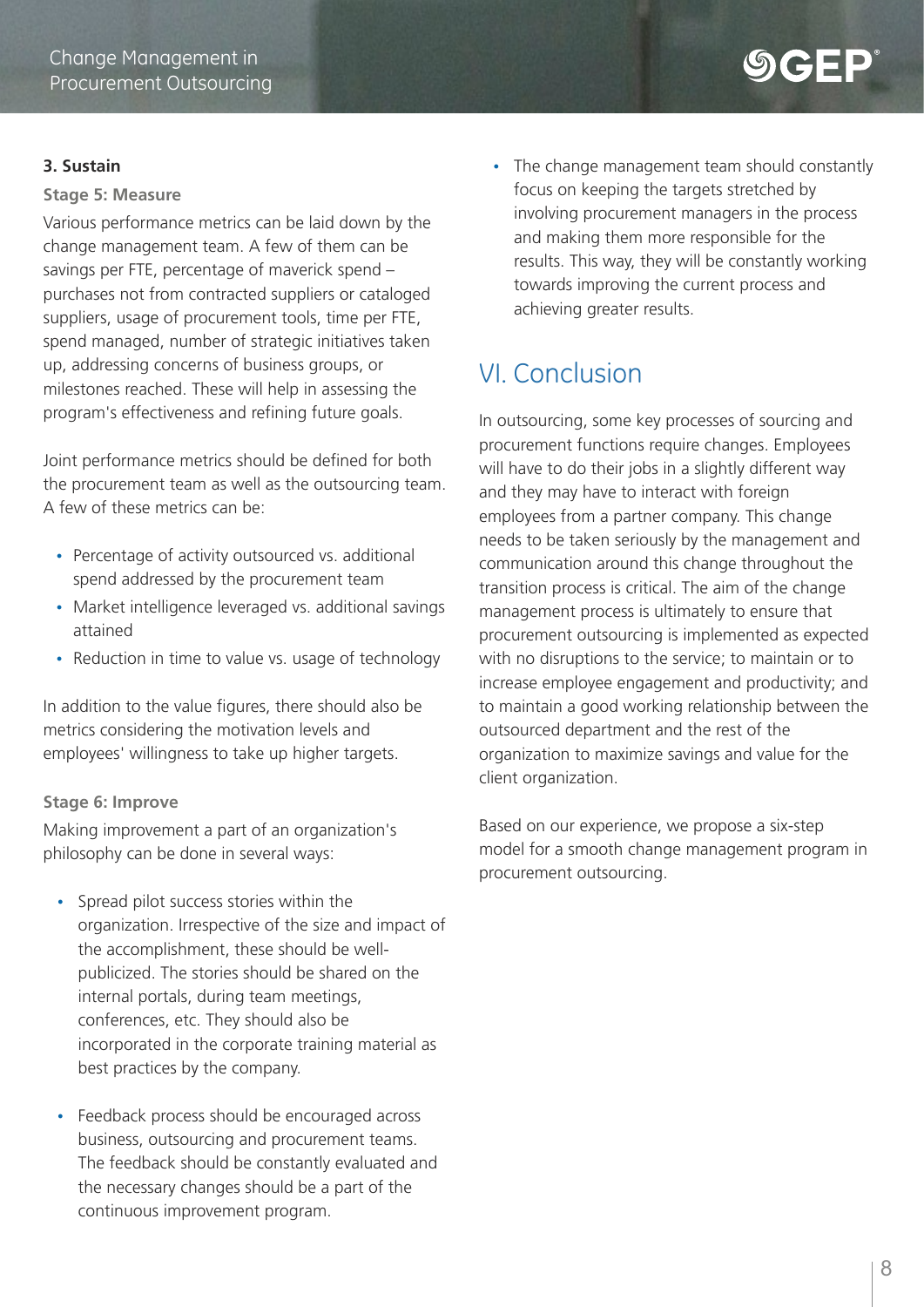# Summary

#### **Understand**

**Stage 1 - Assess:** The whole change management initiative begins by understanding the current procurement practices within the organization. To lay a roadmap for the change, the gap between the current and the proposed model should be evaluated. Essentially, this stage requires a bottom-up approach to be followed, where the mapping between the as-is and to-be processes is made.

**Stage 2 - Envision:** A powerful vision has the ability to motivate and inspire people to move. People must want to change, and this inner motivation can come by following a leader and his or her vision. It is the role of the senior management team to create a strong vision and ensure complete participation from procurement.

### **Change**

**Stage 3 - Communicate:** This is a top-down approach where right communication needs to go from the senior management to the procurement team members. For this purpose, a well-qualified change management team should be established, which should be competent and credible with strong powers.

**Stage 4 - Enable:** Changing processes to align them to the new vision, getting rid of obstacles and supporting the employees as much as possible is required. Resistance management is an important element in managing change. So, empowering employees and giving them a sense of involvement with the process is essential.

#### **Sustain**

**Stage 5 - Measure:** Various performance metrics can be laid down by the change management and measured continuously at set intervals. These will help to identify how well the outsourcing initiative has been addressed and how the future targets can be set. All the metrics should consider both the teams procurement team as well as the outsourcing team. Apart from the value benefits, there should also be metrics considering the motivation levels and employees' willingness to take up higher targets.

**Stage 6 - Improve:** To make continuous improvement a part of the organization, the new behavior needs to be reinforced within the organization. This is done in two ways -- firstly, by spreading early success stories within the organization, and secondly, by creating and sharing the successes in a best practices database.